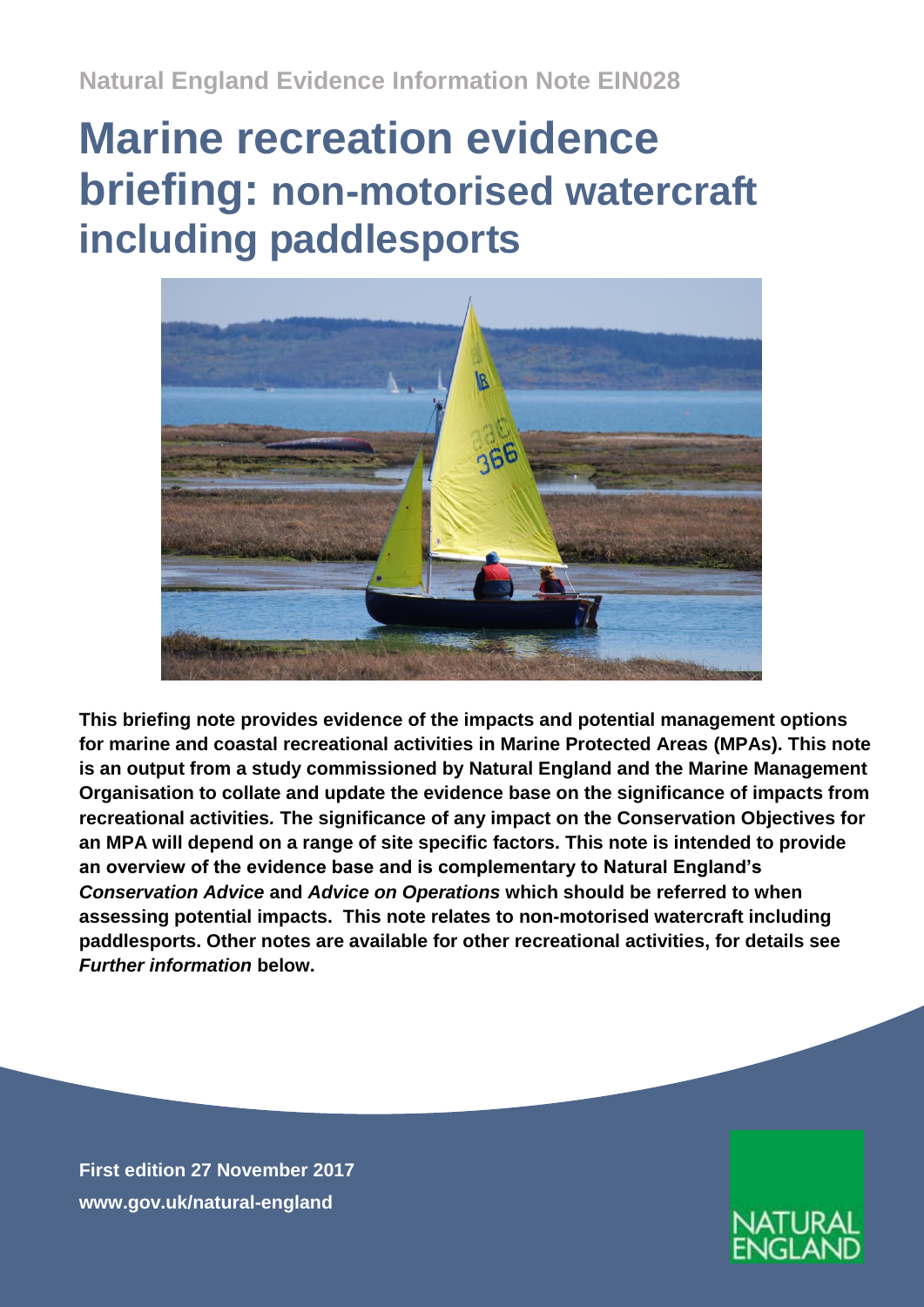# **Non-motorised watercraft including paddlesports**

#### **Definition**

Non-motorised watercraft is a generic term which includes both small sailing boats (without a motor) and also paddlesports. Small sailing boats include dinghies, day boats or other small keelboats which area usually taken out of water at end of use.

Paddlesports is a term for a range of watersports which involve the use of a paddle for propulsion. This includes sea kayaking, surf kayaking, sit-on-top kayaking, Canadian canoeing and stand up paddle boarding (SUP).

#### **Distribution of activity**

Most small sail boat activity occurs in relatively sheltered areas. Vessels are launched from slipways or sheltered beaches using a trailer or trollies. Activity is centred around sailing clubs, activity centres, harbours and marinas.

Paddlesports are generally undertaken close inshore (typically within 1-2 km of the coast). Watercraft that are used for paddling activities have a shallow draught. This allows access to shallow areas of the coast (which are often inaccessible to larger vessels or humans on foot). The focuses of these activities is generally centred around beaches and exploring interesting coastal features such as rock formations (sea caves, arches, cliffs etc), inlets, estuaries and wildlife. Kayaks are also increasingly used as a platform for recreational fishing. Safety issues and a lack of interesting features prevent paddling further offshore. However, open crossings between two points such as a headland and an island more than 2 km offshore are undertaken by more experienced paddlers (particularly sea kayakers).

Non-motorised watercraft activity has the potential to be undertaken along much of the UK coast and is only constrained by the availability of suitable launching spots (eg public slipways). While non-motorised watercraft activity is undertaken widely along the UK coast, popular areas in England include the South East, South and South West Coasts.

#### **Levels of activity**

Non-motorised watercraft activities is undertaken year round although participation is much higher during the warmer summer months. In 2015, 418,000 people participated in small sail boat activity, 1,408,000 people participated in kayaking/canoeing and 210,000 in SUP (Arkenford, 2015). SUP is rapidly growing in popularity across the UK (British Canoeing website). Dinghy cruising is also a big growth area (Emma Barton, RYA, pers. comm. 20.01.17)

#### **Pressures**

This note summarises the evidence on the pressures and impacts of the activity related to launching watercraft/accessing the areas where the activity occurs and through participating in the activity in the marine environment.

The direct pressures considered to arise from each functional aspect of the activity are shown in Table 1 and the potential biological receptor groups affected by the pressures are shown in Table 2. The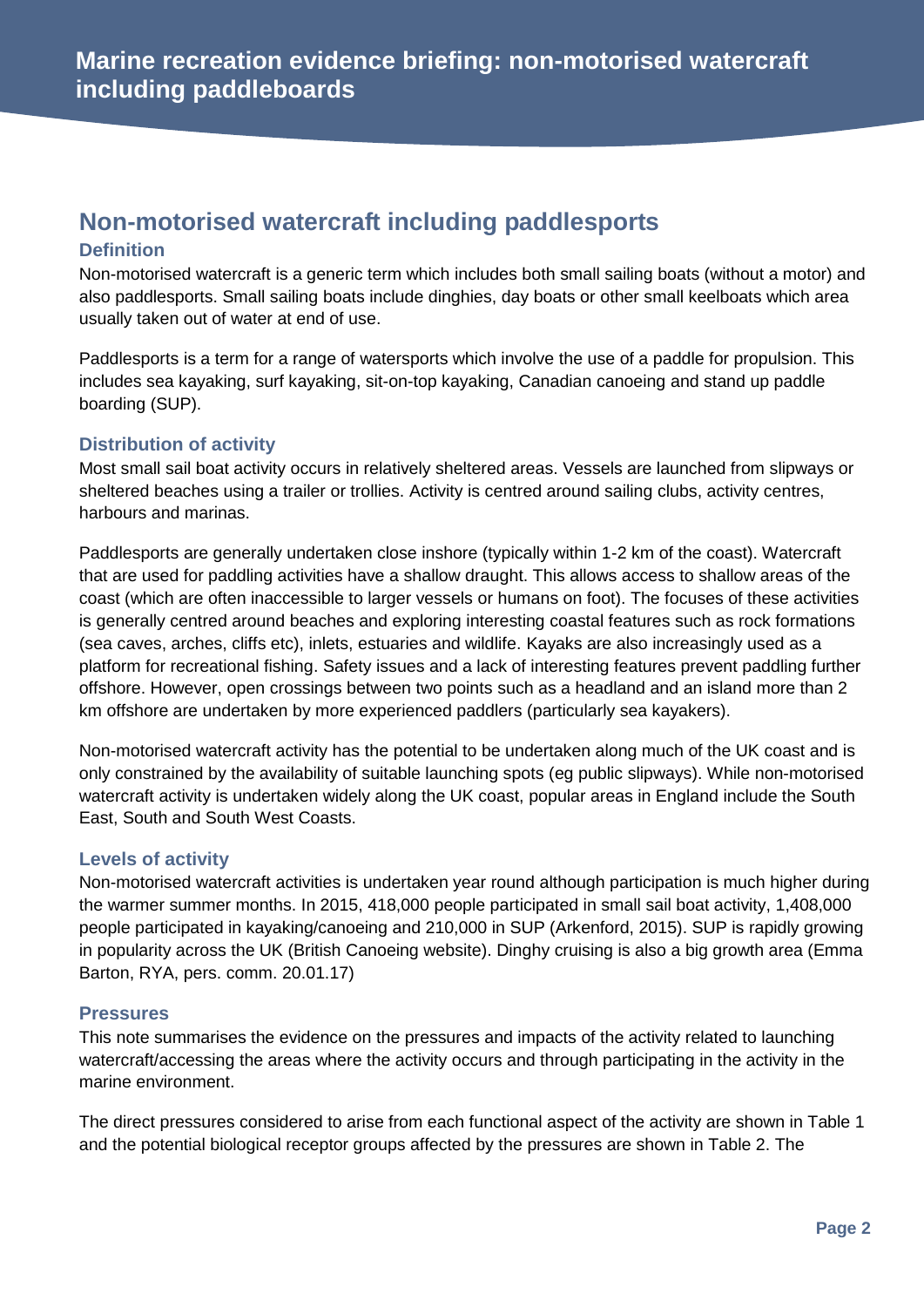information presented on pressures associated with the activity builds upon, and is complementary to, Natural England's Conservation Advice and Advice on Operations which should be referred to for MPA specific information and sensitivities of specific MPA features to those pressures $1$ .

**The main pressure-receptor impact pathways arising from this activity are considered to be:**

- Abrasion of intertidal and shallow subtidal habitats (surface of substratum) from trampling during launch/recovery of non-motorised watercraft.
- Visual disturbance of fish (sensitive features such as basking shark) related to the presence of watercraft during the activity.
- Above water noise disturbance of hauled out seals and birds related to people noise during launch or activity (where relatively large groups of participants).
- Visual disturbance of marine mammals and birds related to the presence of people and watercraft.

For some of the activities considered in this Information Note (eg canoeing, kayaking, paddleboarding), any surface abrasion/disturbance to intertidal and shallow subtidal habitats arising from participants entering the sea with their equipment has been considered to be negligible (expert judgement). This is based on participants generally carrying their equipment into the sea if there is no slipway and any contact of the equipment with the seabed in the intertidal or shallow subtidal (eg if dragging the equipment into or out of the sea) being minimal in terms of weight, duration and frequency. Abrasion pressure arising from these participants walking across the shore and into the seas has also been considered to be negligible, for example, compared to the larger numbers of people undertaking general leisure activities at a beach (see *General beach life* note).

However, small dinghies may be carried or dragged across the beach, or larger/heavier dinghies launched using a trailer, either via a slipway or from the beach. Where watercraft are launched from established slipways, any abrasion pressure is likely to be negligible (expert judgement; see also UK CEED, 2000). Where dinghies are launched from the beach, it has been considered that abrasion/disturbance of intertidal or shallow subtidal habitats may arise from trampling and/or the equipment used.

Underwater noise associated with non-motorised watercraft (such as turbulence created through the craft or paddle slicing through the water) will be below natural ambient levels caused by hydrodynamic processes such as tidal or wave movement. Hence, this pressure is considered to be negligible and not considered further. Similarly, most above water noise changes caused by the activity (such the movement of a paddle through the water) will be barely audible against background sources such as wind. However, groups of people undertaking these activities could create noise sources (such as people shouting) which could elicit a disturbance response in species, hence this pressure has been included.

#### **For Tables 1 & 2 see page 15**

-

<sup>1</sup> https://www.gov.uk/government/collections/conservation-advice-packages-for-marine-protected-areas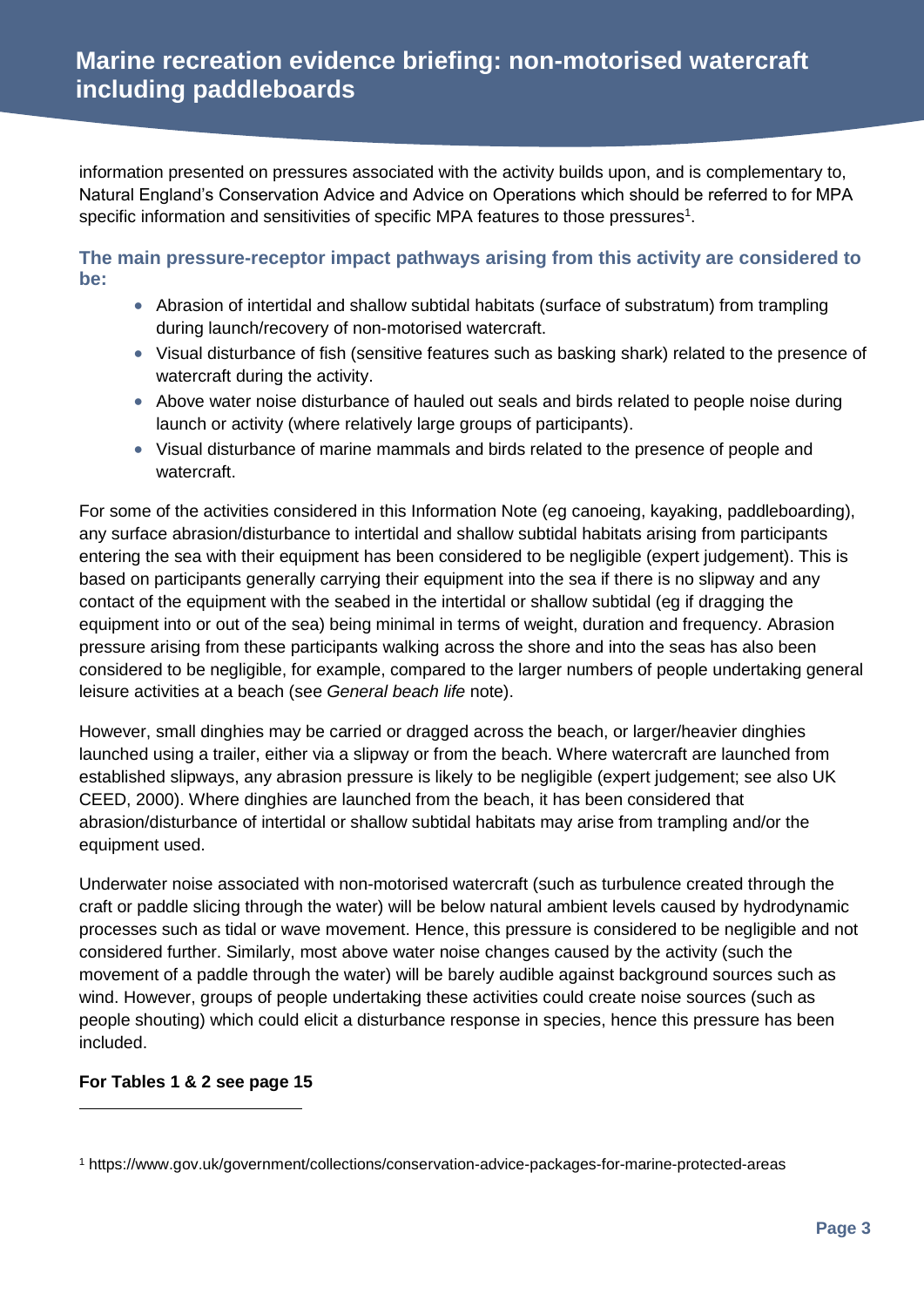### **Impacts**

Where an impact pathway has been identified between the pressures arising from the activity and a biological receptor group, a summary of the evidence of impacts has been presented below. Most literature relates to either kayaks or canoes rather than other types of non-motorised watercraft such as dinghies or SUPs.

#### **Intertidal and shallow subtidal habitats**

#### **Surface abrasion/disturbance – from launch of small watercraft from beach**

In general, damage may accrue through trampling and/or erosion (eg use of trailers/vehicle) at access points (UK CEED. 2000). However, where craft are launched from established slipways and launch points, it is unlikely that significant additional impacts will occur from the launching itself.

No specific evidence was found relating to the effects of launching non-motorised watercraft off beaches. However, in general it is considered that this pressure would only occur on sandy/sediment beaches (as opposed to soft sediment habitats or rocky habitats for safety reasons and to prevent damage to watercraft). ABPmer (2013) assessed fine sand and muddy sand as being not sensitive to trampling by foot (low confidence), while Tillin *et al* (2010) assessed intertidal sand and muddy sand as having low sensitivity to surface abrasion.

#### **Fish**

#### **Visual disturbance**

In general, fish species are generally not considered sensitive to visual disturbance. Basking sharks are the only species of fish in UK waters with the potential to be disturbed through the presence of recreational surface activities such as non-motorised watercraft. This is because the foraging and courtship behaviour of this species occur at the surface in UK waters (particularly South West England, the Isle of Man and Hebrides) seasonally in the spring and summer (Sims, 2008).

Specific research on the impacts of non-motorised watercraft on basking sharks is limited. It is generally accepted that the stationary viewing of basking sharks in watercraft is unlikely to elicit a disturbance response. However, intentionally paddling very close to a basking shark (particularly at angles which block the path of a shark) could cause a startle response (often involving the shark thrashing the tail or diving) (The Shark Trust, 2007; Kelly *et al*., 2004). The effects will be most severe for repeated disturbance events which could cause a temporary displacement and a disruption in foraging activity.

Large aggregations of sharks (particularly those involved in courtship) are considered particularly vulnerable (The Shark Trust, 2007).

#### **Marine mammals**

#### **Above water noise changes and visual disturbance**

It is very difficult to separate out the relative contribution of noise and visual stimuli in causing a disturbance response in marine mammals due to non-motorised watercraft and the available literature generally makes no distinction. Therefore, these pressures are reviewed collectively.

Cetaceans (whales and dolphins) have been observed showing behavioural responses to the presence of kayaks and other non-motorised craft. Given that cetaceans are highly mobile and can travel at much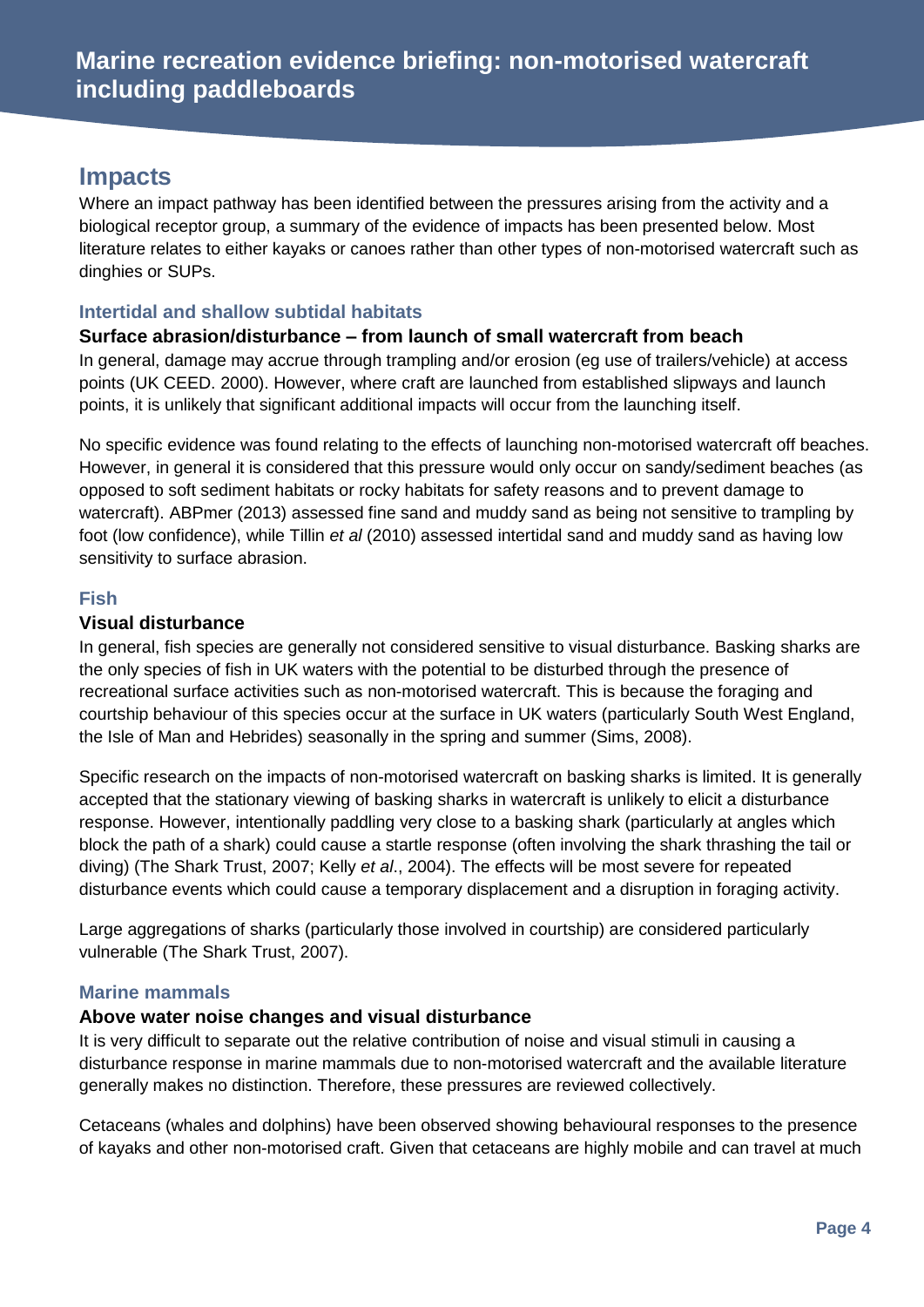faster speeds than people undertaking the activity, changes in behaviour typically involve short term, minor responses. This includes altering travel direction or speed and shifting from feeding or resting behaviour to travelling (Williams *et al.,* 2013; Lusseau, 2006; Lusseau, 2003). For example, monitoring of bottlenose dolphins in Cardigan Bay, Wales found that 57 % of observations of kayaks resulted in dolphins moving away to avoid this type of craft (Gregory and Rowden, 2001). Occasional disturbance stimuli caused by non-motorised watercraft is unlikely to cause long-term impacts although persistent disturbance, particularly within critical habitat has the potential to cause longer term effects.

Seals which are hauled out on land, either resting or breeding, are considered particularly sensitive to visual disturbance (Hoover-Miller *et al*., 2013; Wilson, 2014). The level of response of seals is dependent on a range of factors, such as the species at risk, age, weather conditions and the degree of habituation to the disturbance source.

Non-motorised watercraft have been found to cause a strong visual disturbance stimulus to hauled out seals (Wilson, 2014). Individuals have been recorded flushing into the water as a result of kayaks at distances of up to 150 m although most responses have been found to be less than 50-100 m (Johnson and Acevedo-Gutiérrez, 2007; Suryan and Harvey, 1999; Henry and Hammill, 2001).

Although motorised vessels can affect seal behaviour at greater distances than smaller vessels, the engine noise of motorised vessels provides warning of the vessel's presence. In contrast, non-powered watercraft are able to quietly approach resting seals and elicit a more sudden, panicked response (Hoover-Miller *et al.,* 2013). This is because kayaks tend to travel near shore and approach seals closer than motorised vessels and may have a more predator-like appearance to seals (such as orcas or sharks) (Wilson, 2014, Gunvalson, 2011). In this respect, several studies have found visitors in kayaks and canoes to cause higher levels of disturbance than those in powerboats (Hoover-Miller *et al*., 2013; Henry and Hammill, 2001; Fox, 2008). For example, both Lelli and Harris (2001) and Suryan and Harvey (1999) both found that 55% of paddled craft caused flushing into the water compared with only approximately 10% of motor boats approaching common seals.

#### **Birds**

#### **Above water noise changes and visual disturbance**

It is very difficult to separate out the relative contribution of noise and visual stimuli in causing a disturbance response in birds due to non-motorised watercraft and the available literature generally makes no distinction. Therefore, these pressures are reviewed collectively.

In general, regular and defined human movements are less disturbing than erratic and random movements to waterbirds (Smit & Visser, 1993). In this respect, non-motorised watercraft often produce unpredictable, but relatively high intensity visual disturbance stimuli caused by a quiet approach (which can delay the development of early warning cues and responses). Once finally alerted any response is therefore usually abrupt and dispersive. The distance at which birds typically initiate a flight response and flush from an area as a result of paddling activities is typically < 40 m (Avocet Research Associates, 2004; Glover, 2004; Chatwin, 2013).

Research has found that a single kayak could approach closer than a motorboat without disturbing seabirds (a 12% probability of agitation to birds at 30 m compared with 24% for motorboats). However, kayakers generally travel in groups and seabirds are likely to perceive a group of kayakers as a larger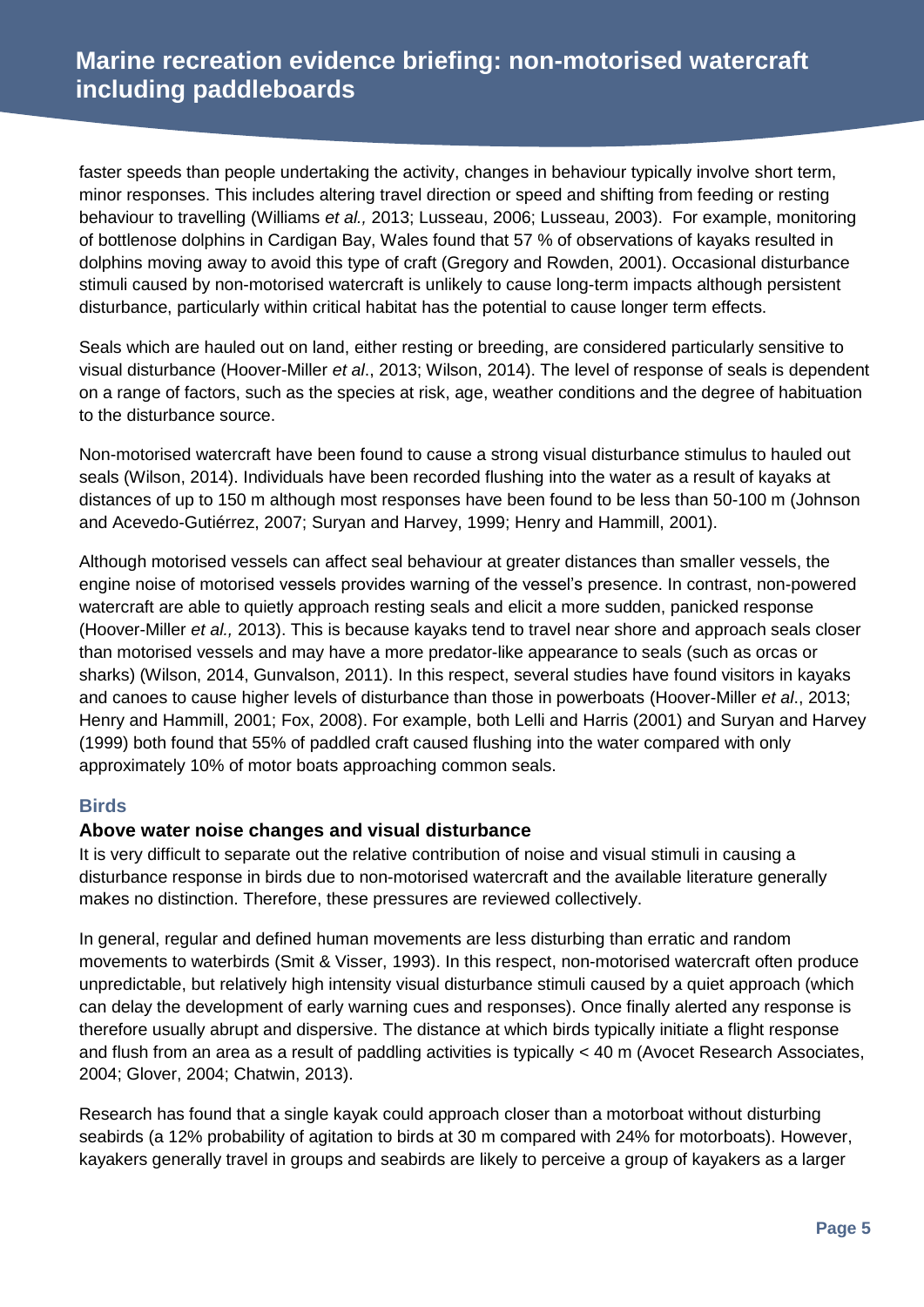threat than a single kayak and might become agitated at greater distances (Chatwin, 2013). Another study found that due to the ability to approach closely to high-tide roosts, kayaks and small sailing boats recorded a higher disturbance frequency than motorboats or windsurfers (Koepff and Dietrich, 1986). Other research found that canoes flushed birds at distances less than walkers (means of 32.9 m compared with 47.5 m, respectively) (Glover *et al*., 2015).

The level of response will vary depending on a range of factors including the frequency of disturbance and the level of habituation as a result of existing activity (IECS, 2009). Some disturbance effects may have more direct negative impacts (loss or failure of eggs or chicks leading to decreased breeding productivity) to birds than others (temporary displacement from feeding or roosting areas leading to increased but non-lethal energetic expenditure).

Repetitive disturbance events can result in possible long-term effects such as loss of weight, condition and a reduction in reproductive success, leading to population impacts (Durell *et al.,* 2005; Gill, 2007; Goss-Custard *et al*., 2006; Belanger and Bedard, 1990).

### **Assessment of significance of activity-pressure**

The following assessment uses the evidence base summarised above, combined with generic information about the likely overlap of the activity with designated features and the sensitivity range of the receptor groups, to provide an indication of the likelihood of:

- i) an observable/measurable effect on the feature group; and
- ii) significant impact on Conservation Objectives based on the effect on the feature group.

The assessment of significance of impacts has been based on the potential risk to the achievement of the conservation objectives for the features for which a site has been designated. The assessment is made using expert judgement and is designed to help identify those activities that are likely to be of greatest or least concern, and, where possible, suggest at what point impacts may need further investigation to determine potential management requirements within MPAs to reduce the risk of an adverse effect on the integrity of the site. Note, the assessment only considers the impact pathways considered in the evidence section (pressures which were considered negligible in Tables 1 and 2 are not considered in this assessment).

The outputs are shown in Table 3. The relative ratings of likelihood of significant impact on Conservation Objectives (COs) are defined as:

- Low possible observable/measurable effect on the feature group but unlikely to compromise COs.
- Medium observable/measurable effect on the feature group that potentially could compromise COs.
- High observable/measurable effect on the feature group that almost certainly would compromise COs.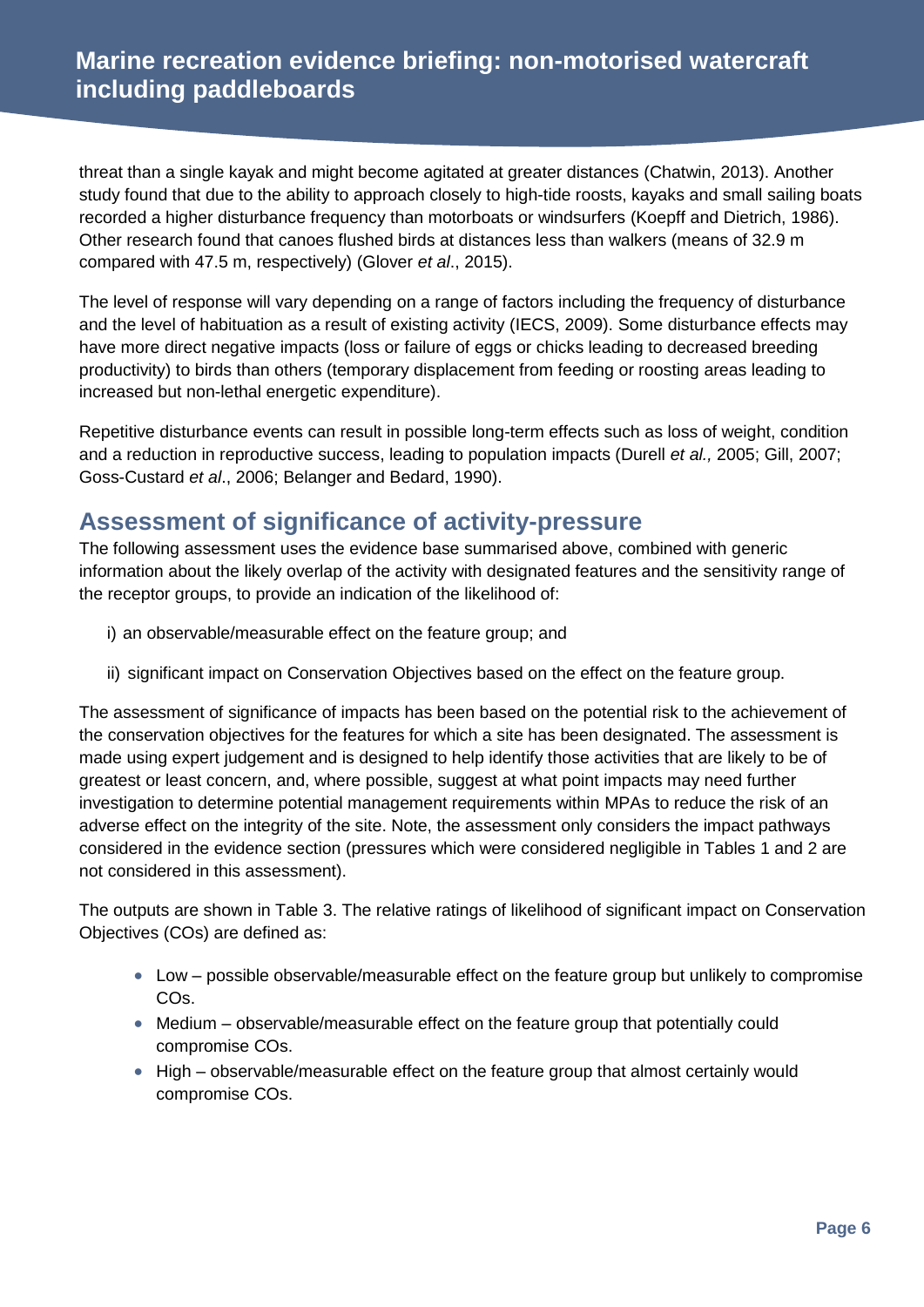The relative risk ratings are based on the activity occurring without any management options, which would be considered current good practice, being applied. The influence that such management may have on the risk rating is discussed in the *Management options* section below.

It must be noted that the above assessment only provides a generic indication of the likelihood of significant impacts, as site-specific factors, such as the frequency and intensity of the activity, will greatly influence this likelihood. As such, further investigation of the risk to achieving COs will need to be done on a site specific basis, considering the following key site-specific factors:

- The spatial extent of overlap between the activity/pressure and the feature, including whether this is highly localised or widespread.
- The frequency of disturbance eg rare, intermittent, constant etc.
- The severity/intensity of disturbance.
- The sensitivity of specific features (rather than the receptor groups assessed in Table 3) to pressure, and whether the disturbance occurs when the feature may be most sensitive to the pressure (eg when feeding, breeding etc).
- The level of habituation of the feature to the pressure. And
- Any cumulative and in-combination effects of different recreational activities.

#### **For Table 3 see page 16**

### **Management options**

Potential management options for marine recreational activities (note, not specific to non-motorised watercraft and paddlesport activity), include:

#### **On-site access management, for example:**

- designated areas for particular activities (voluntary agreements or underpinned by byelaws);
- provision of designated access points eg slipways, in locations likely to be away from nature conservation access (voluntary or permit condition or underpinned by byelaw).

#### **Education and communication with the public and site users, for example:**

- signs, interpretation and leaflets;
- voluntary codes of conduct and good practice guidance;
- wardening:
- provision of off-site education/information to local clubs/training centres and/or residents.

#### **Legal enforcement of, for example:**

- byelaws which can be created by a range of bodies including regulators, Local Authorities and landowners (collectively referred to as Relevant Authorities); and
- permitting or licence conditions.

Specific examples of management measures which have been applied to non-motorised watercraft and paddlesport activities are described further in a Management Toolkit which can be accessed from **[Marine evidence > Marine recreational activities](http://publications.naturalengland.org.uk/category/4891006631149568)** and include: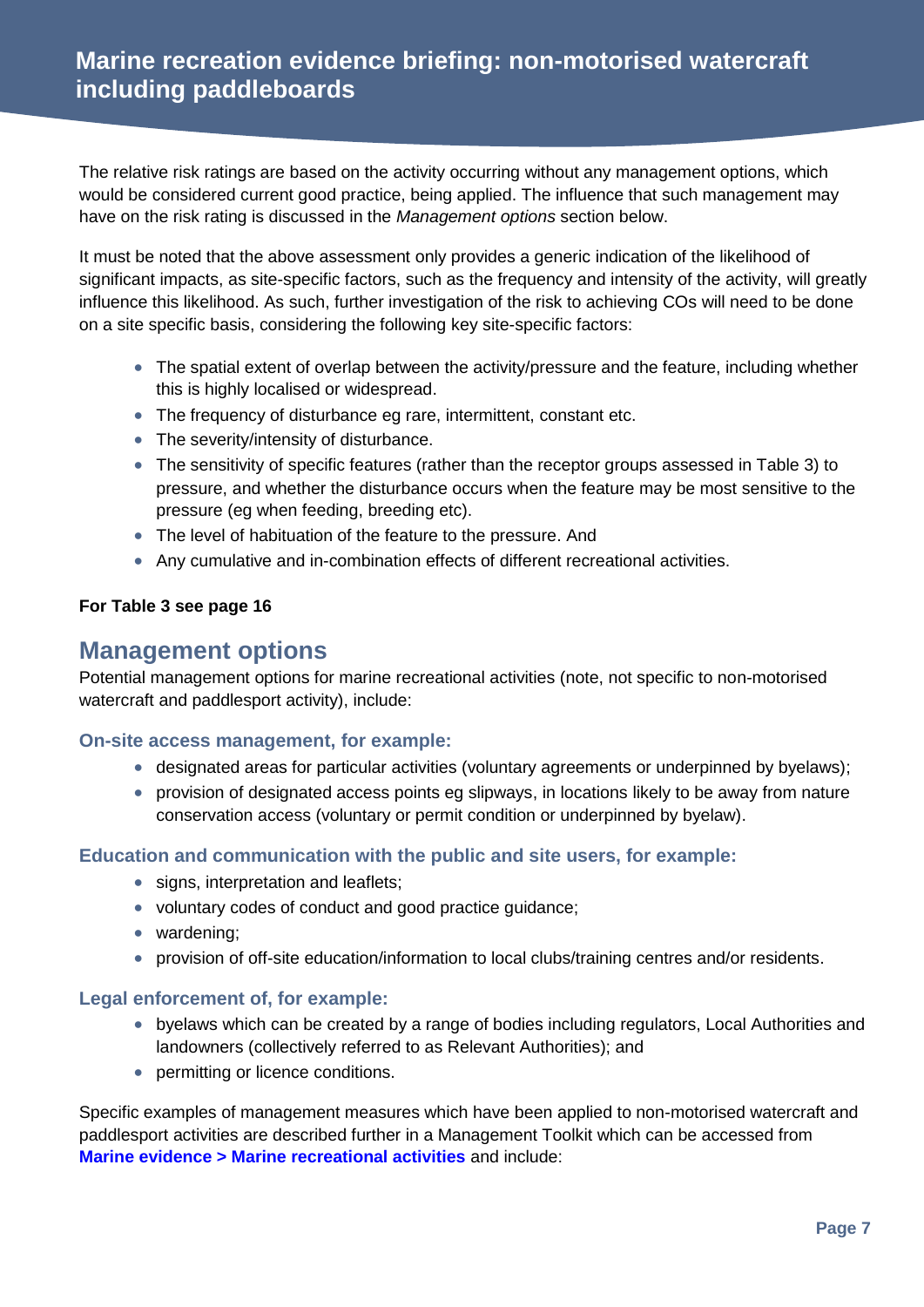- codes of conduct;
- $\bullet$  voluntary zonation for example, exclusion zones, specified activity zones and defined landing areas;
- signage; and
- permit systems for example, managing access to slipways, often supported by byelaws.

Based on expert judgement, it is considered that where management measures, which would be considered current good practice, are applied to non-motorised watercraft activities, adhered to and enforced, the likely risk of significant impact on a site's Conservation Objectives would be **Low** in relation to all activity/pressure impact pathways.

For further information and recommendations regarding management measures, good practice messaging dissemination and uptake, refer to the accompanying project report which can be accessed from **[Marine evidence > Marine recreational activities](http://publications.naturalengland.org.uk/category/4891006631149568)**.

### **National governing body and good practice messages for nonmotorised watercraft activities including paddlesports National Governing Body**

The Royal Yachting Association (RYA) is the National Governing Body for all forms of boating, including dinghy and yacht racing, motor and sail cruising, rigid inflatable boats and sports boats, powerboat racing, windsurfing, canal and river boat cruising, and personal watercraft.

The RYA works closely with The Green Blue, an environmental charity part funded by the RYA and British Marine (the membership organisation for the leisure, superyacht and small commercial marine industry), which produces good practice guidance and environmental education, including in relation to wildlife and disturbance for marine recreational boat users. Good practice resources relating to abrasion, noise and visual disturbance produced by The Green Blue are:

- The Green Wildlife Guide for Boaters: a guidance document which educates participants regarding what disturbance is, what may cause it, signs of disturbance and what to do/not to do in certain situations. The guidance also includes signposting to information about legislation and reporting wildlife sightings. **[http://thegreenblue.org.uk/~/media/TheGreenBlue/Files](http://thegreenblue.org.uk/~/media/TheGreenBlue/Files-and-Documents/Leaflets/The-Green-Wildlife-Guide-for-Boaters.ashx?la=en)[and-Documents/Leaflets/The-Green-Wildlife-Guide-for-Boaters.ashx?la=en](http://thegreenblue.org.uk/~/media/TheGreenBlue/Files-and-Documents/Leaflets/The-Green-Wildlife-Guide-for-Boaters.ashx?la=en)** .
- A guide to Writing a Green Wildlife Guide for Boaters: an accompanying leaflet with guidance on how to produce local guidance that is specific to the local audience and area. **[http://thegreenblue.org.uk/~/media/TheGreenBlue/Files-and-](http://thegreenblue.org.uk/~/media/TheGreenBlue/Files-and-Documents/Leaflets/Writing-a-Green-Wildlife-Guide-for-Boaters.ashx?la=en)[Documents/Leaflets/Writing-a-Green-Wildlife-Guide-for-Boaters.ashx?la=en](http://thegreenblue.org.uk/~/media/TheGreenBlue/Files-and-Documents/Leaflets/Writing-a-Green-Wildlife-Guide-for-Boaters.ashx?la=en)** .

There are a number of other national level Codes of Conduct relating specifically to the activity of wildlife watching (Scottish Natural Heritage and the WiSe Scheme) and these are summarised in the *Wildlife watching* note.

British Canoeing is the National Governing Body for all paddlesports (canoeing, kayaking, stand up paddleboarding, dragon boating). However, there are 3 other bodies which represent Stand Up Paddleboarders: the commercial coach education group, the racing group and the association of surf-life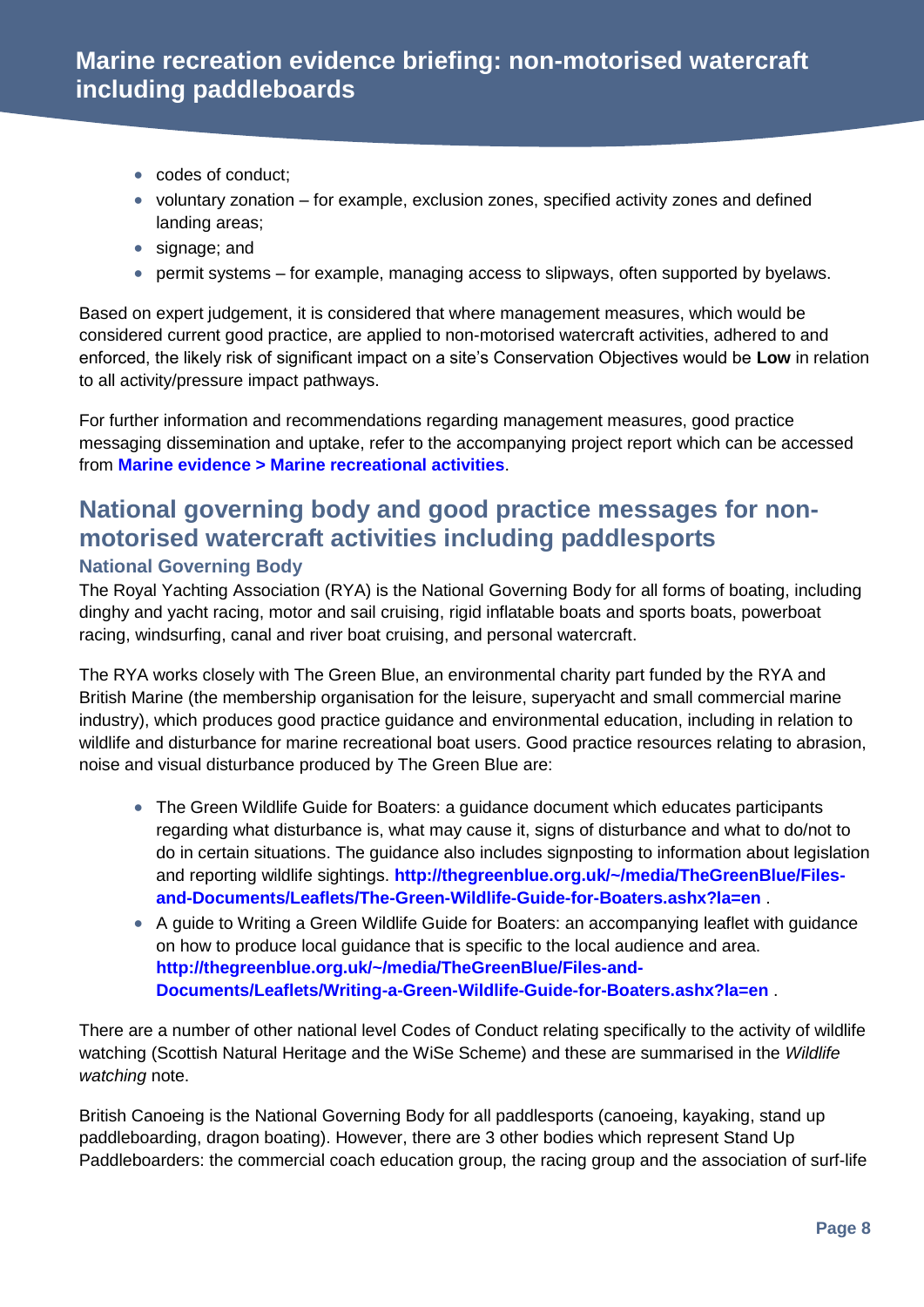saving. British Canoeing have a guidance document '*You, your canoe and the marine environment'*, which was developed in collaboration with the RSPB. Includes principles for 'caring for the environment' as well as information on wildlife (birds, seals, cetaceans, habitats) and how to avoid the transfer of nonnative species. This guidance document is available here:

**[https://www.britishcanoeing.org.uk/guidance-resources/waterways-environment/environmental](https://www.britishcanoeing.org.uk/guidance-resources/waterways-environment/environmental-good-practice/)[good-practice/](https://www.britishcanoeing.org.uk/guidance-resources/waterways-environment/environmental-good-practice/)**.

#### **Good practice messaging**

The guidance documents above promote conduct to minimise all of the main pressures arising from nonmotorised watercraft and paddlesports. Key messages from the Green Blue guidance document to minimise impacts include (note the guidance does not distinguish between motorised and non-motorised craft. All relevant key messages left in for completeness):

#### **Abrasion/disturbance of habitats:**

- use designated launch and landing spots;
- $\bullet$  keep a depth of water under the boat;
- $\bullet$  keep wake to a minimum.

#### **Noise (airborne primarily) and visual disturbance:**

- for wildlife over 100 m away in the water, stay on course at a steady speed, but be prepared to slow down and let it move out of the vessel path;
- for wildlife less than 100 m away in the water, stay on course and slow down, but be prepared to stop to avoid collision;
- stay at least 50m away from wildlife on cliffs and rocks and consider slowing to a speed that reduces noise;
- do not chase, change course, steer directly towards animals, overcrowd, box them in, split or steer through a group;
- do not follow marine animals that appear alongside your vessel; and
- if observing animals at distance that minimises disturbance, spend no more than 15 minutes observing quietly; leave immediately if you notice any sign of distress.

#### **Key messages from the British Canoe and RSPB document to minimise impacts include: Abrasion/disturbance of habitats:**

- $\bullet$  keep to designated paths or launching points where possible;
- don't damage plants and other habitats that animals depend upon;
- float your canoe for launching and lift out when landing so as not to cause damage along natural banks/beaches.

#### **Noise (airborne) and visual disturbance - general:**

- paddle at a safe distance from wildlife, keeping noise and sudden movements to a minimum;
- never surround animals and don't block them in from their escape route;
- look then move on.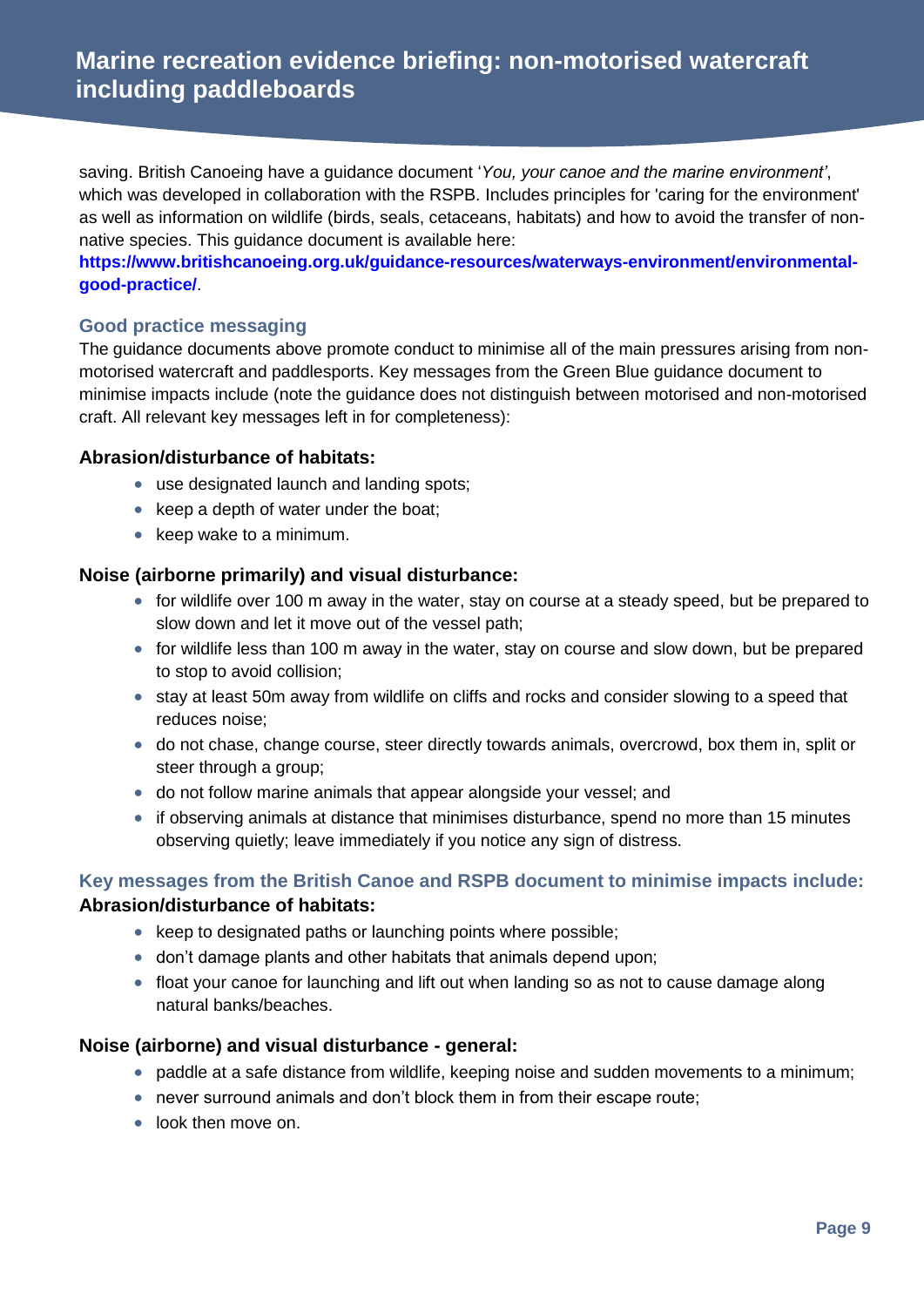#### **Noise (airborne) and visual disturbance – birds (key points, some text summarised):**

- stay a safe distance from cliffs with nesting birds during the breeding season (ideally at least 50 m);
- be vigilant for nests on the ground and move out of any breeding area as soon as you realise you are in or close to it;
- avoid panicking seabirds on the water into flight;
- $\bullet$  keep a low paddle angle where possible;
- avoid high tide roosts of shorebirds and feeding concentrations of waterbirds on estuaries.

#### **Noise (airborne) and visual disturbance - seals:**

- never land on a beach where seals are hauled out or are with their pups;
- always observe their reaction to your presence:
- back away and remain still, avoiding eye contact if seals repeatedly look at you in an alert way and move towards the water's edge;
- maintain a slow, steady, predictable rhythm as you paddle past seals;
- leave the seal with an obvious escape route, do no harass them and exercise caution if they approach you in the water.

#### **Noise (airborne) and visual disturbance - cetaceans:**

- always approach at an oblique angle;
- move steadily and predictably, do not get too close, especially to dolphins with young; avoid coming between individuals,
- never chase after cetaceans; and
- do not swim with, feed or touch dolphins.

### **Further information**

Further information about the National Governing Body for non-motorised watercraft and paddlesports, good practice messaging resources, site specific conservation advice and management of marine recreational activities can be found through the following links:

- The Royal Yachting Association: **[http://www.rya.org.uk/pages/home.aspx](http://www.rya.org.uk/Pages/Home.aspx)**
- The Green Blue: **<http://thegreenblue.org.uk/>**
- British Canoeing: **<https://www.britishcanoeing.org.uk/>**
- conservation advice advice on operations
- for site specific information, please refer to Natural England's conservation advice for each English MPA which can be found on the designated sites system **<https://designatedsites.naturalengland.org.uk/>** this includes advice on operations which identifies pressures associated with the most commonly occurring marine activities, and provides a broad scale assessment of the sensitivity of the designated features of the site to these pressures.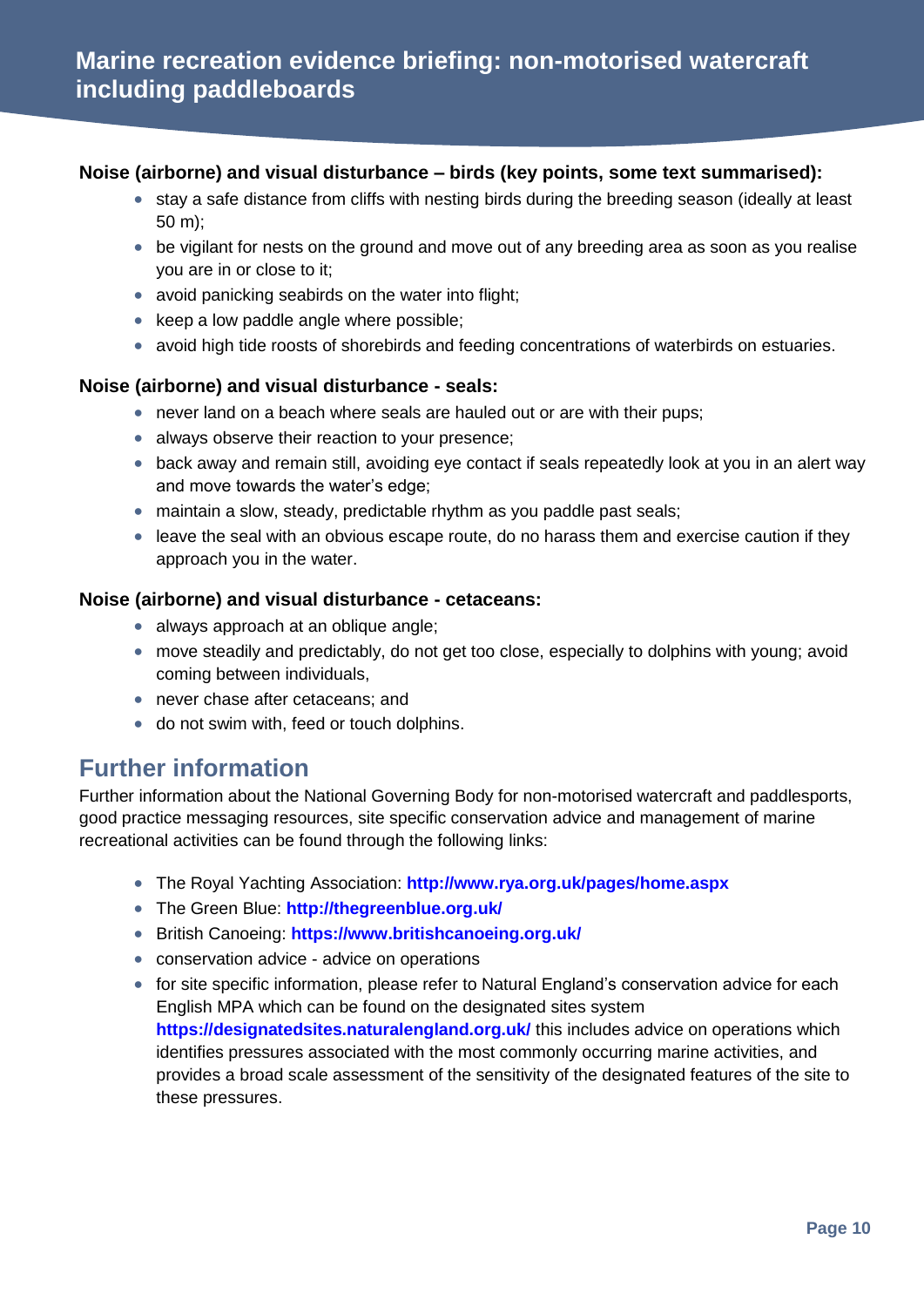- for further species specific sensitivity information a database of disturbance distances for birds (Kent et al, 2016) is available here: **[http://www.fwspubs.org/doi/abs/10.3996/082015-](http://www.fwspubs.org/doi/abs/10.3996/082015-JFWM-078?code=ufws-site) [JFWM-078?code=ufws-site](http://www.fwspubs.org/doi/abs/10.3996/082015-JFWM-078?code=ufws-site)**
- some marine species are protected by EU and UK wildlife legislation from intentional or deliberate disturbance. For more information on the potential requirement for a wildlife licence: **[https://www.gov.uk/guidance/understand-marine-wildlife-licences-and-report-an](https://www.gov.uk/guidance/understand-marine-wildlife-licences-and-report-an-incident)[incident](https://www.gov.uk/guidance/understand-marine-wildlife-licences-and-report-an-incident)**
- the Management Toolkit which can be accessed from **[Marine evidence > Marine](http://publications.naturalengland.org.uk/category/4891006631149568)  [recreational activities](http://publications.naturalengland.org.uk/category/4891006631149568)**.

Notes for other marine recreational activities which can be accessed from **[Marine evidence > Marine](http://publications.naturalengland.org.uk/category/4891006631149568)  [recreational activities](http://publications.naturalengland.org.uk/category/4891006631149568)** and include the following activities:

- boardsports with a sail (windsurfing and kitesurfing)
- boardsports without a sail (surfing)
- coasteering
- diving and snorkelling
- drones (recreational use at the coast)
- general beach leisure
- hovercraft
- motorised and non-motorised land vehicles
- motorised watercraft
- light aircraft
- personal watercraft
- wildlife watching

Natural England Evidence Information Notes are available to download from the Natural England Access to Evidence Catalogue **<http://publications.naturalengland.org.uk/>** For information on Natural England contact the Natural England Enquiry Service on 0300 060 3900 or e-mail **[enquiries@naturalengland.org.uk](mailto:enquiries@naturalengland.org.uk)**.

#### **Copyright**

This note is published by Natural England under the Open Government Licence - OGLv3.0 for public sector information. You are encouraged to use, and reuse, information subject to certain conditions. For details of the licence visit **[Copyright](http://publications.naturalengland.org.uk/copyright)**. Natural England photographs are only available for non commercial purposes. If any other information such as maps or data cannot be used commercially this will be made clear within the report.

#### ISBN 978-1-78354-458-5

#### **© Natural England and Marine Management Organisation 2017**

cess<br>Marine<br>Management<br>Organisation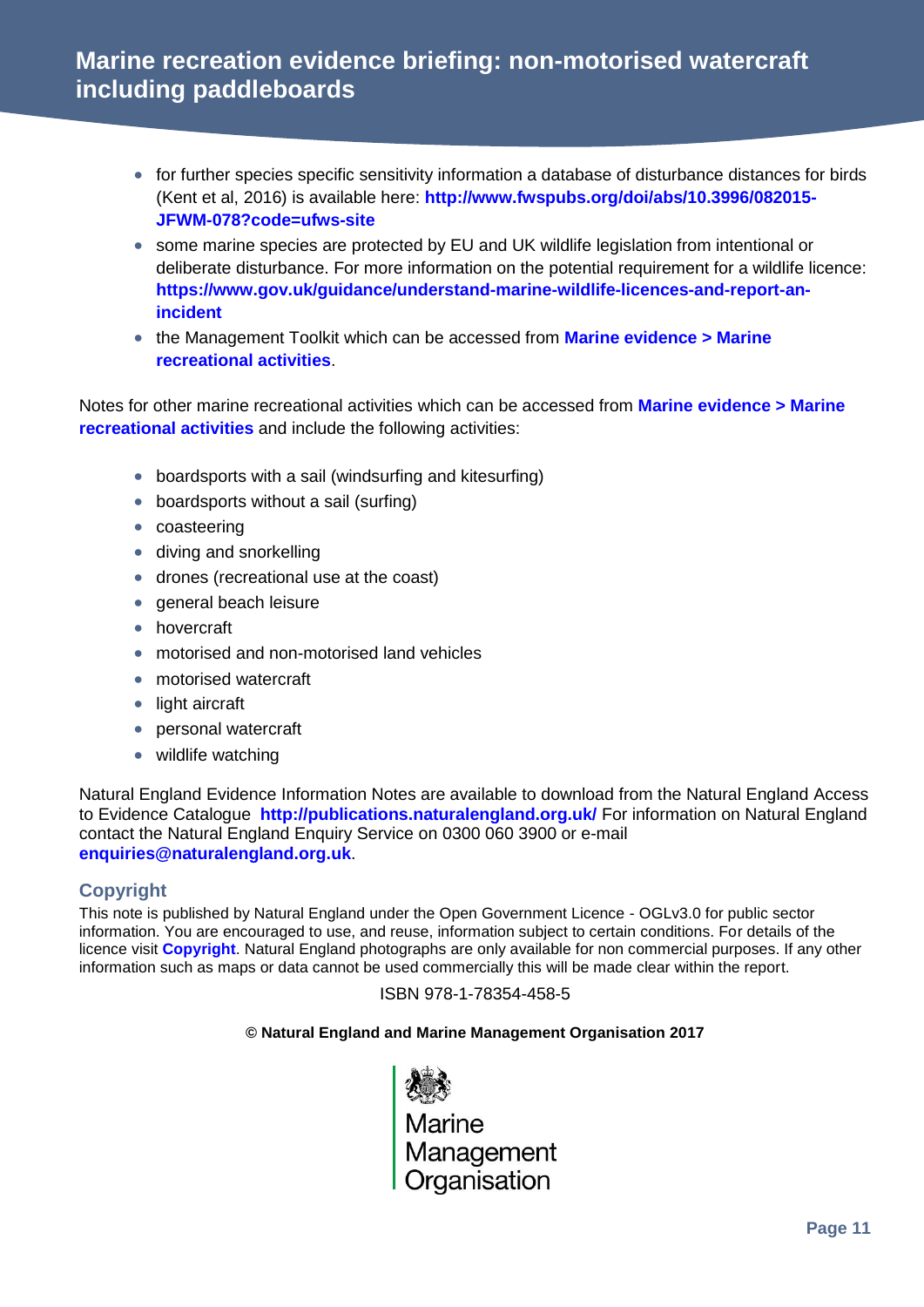### **References**

ABPMER (2013). Tools for Appropriate Assessment of Fishing and Aquaculture Activities in Marine and Coastal Natura 2000 Sites. Report II: *Intertidal and subtidal sand*. Report for the Marine Institute, Ireland. October 2013.

ARKENFORD (2015). *Watersports Participation Survey* 2015.

AVOCET RESEARCH ASSOCIATES. (2004). Aquatic park, Berkeley, California: *Waterbird population and disturbance response study.*

BELANGER, L. & BEDARD, J., (1990). Energetic cost of man-induced disturbance to staging snow geese. *Journal of Wildlife Management, 54, 36-41*.

CHATWIN, T.A., JOY, R., BURGER, A.E. 2013. Set-back distances to protect nesting and roosting seabirds off Vancouver Island from boat disturbance. *Waterbirds,* 36(1): 43-52.

DURELL, S.E.A. LE V. DIT, STILLMAN, R.A., TRIPLET, P., AULERT, C., BIO, D.O. DIT, BOUCHET, A., DUHAMEL, S., MAYOT, S. & GOSS-CUSTARD, J.D. (2005). Modelling the efficacy of proposed mitigation areas for shorebirds: a case study on the Seine estuary*,* France. *Biol. Conserv*. 123:67–77.

GILL, J. A. (2007). Approaches to measuring the effects of human disturbance on birds. *Ibis,* 149(s1), 9- 14.

GOSS-CUSTARD, J. D., TRIPLET, P., SUEUR, F., & WEST, A. D. (2006). Critical thresholds of disturbance by people and raptors in foraging wading birds. *Biological Conservation,* 127(1), 88-97.

IECS (2009). *Construction and Waterfowl: Defining Sensitivity, Response, Impacts and Guidance. Institute of Estuarine and Coastal Studies Report* to Humber INCA.

FOX, KS. (2008). *Harbor seal behavioural response to boaters at Bair Island refuge.* Master's theses, paper 3591, San Jose State University

GLOVER, H. K., GUAY, P. J., & WESTON, M. A.,(2015). Up the creek with a paddle; avian flight distances from canoes versus walkers. *Wetlands Ecology and Management*, 1-4.

GREGORY, P. R., & ROWDEN, A. A. (2001). Behaviour patterns of bottlenose dolphins (Tursiops truncatus) relative to tidal state, time-of-day, and boat traffic in Cardigan Bay, West Wales. *Aquatic Mammals, 27(2), 105-113.*

GUNVALSON, M. M. (2011*). Reducing disturbances to marine mammals by kayakers in the Monterey Bay.* MSc thesis.

HENRY E & HAMMILL MO. (2001). Impact of small boats on the haul out activity of harbour seals (Phoca vitulina) in Métis Bay, St Lawrence Estuary, Québec, Canada. *Aquatic Mammals 27(2):* 140–148.

HOOVER-MILLER, A., BISHOP, A., PREWITT, J., CONLON, S., JEZIERSKI, C., & ARMATO, P. (2013). Efficacy of voluntary mitigation in reducing harbor seal disturbance. *The Journal of Wildlife Management*.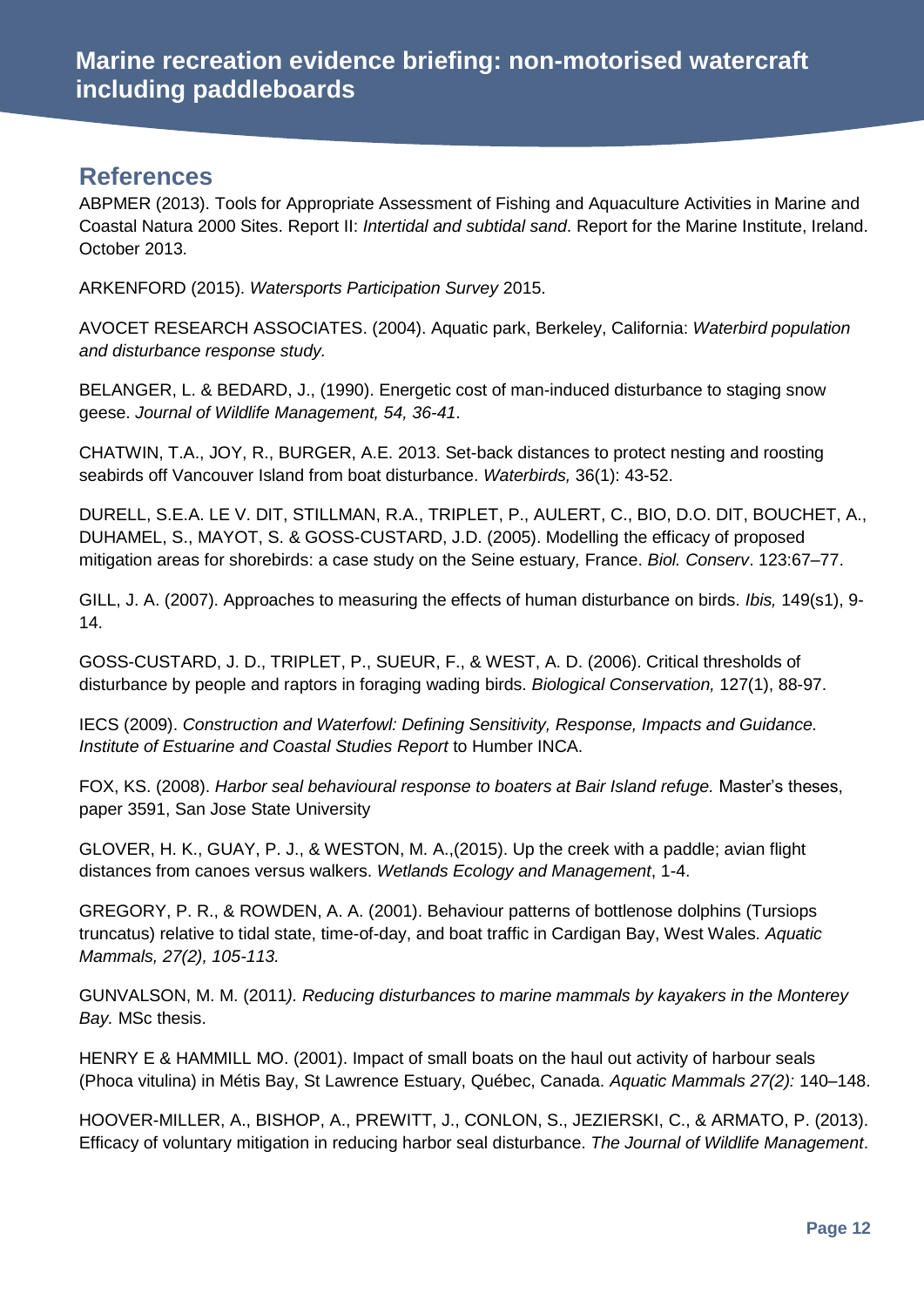JOHNSON, A., & ACEVEDO-GUTIÉRREZ, A., (2007). Regulation compliance by vessels and disturbance of harbour seals (Phoca vitulina). *Can. J. Zool.* 85: 290–294.

KELLY, C., GLEGG, G. A., & SPEEDIE, C. D. (2004). Management of marine wildlife disturbance. *Ocean & coastal management,* 47(1), 1-19.

KENT B. LIVEZEY, ESTEBAN FERNÁNDEZ-JURICIC, & DANIEL T. BLUMSTEIN (2016) Database of Bird Flight Initiation Distances to Assist in Estimating Effects from Human Disturbance and Delineating Buffer Areas. *Journal of Fish and Wildlife Management: June 2016*, Vol. 7, No. 1, pp. 181-191.

KOEPFF, C. & DIETRICH, K. (1986). Storungen von Kostenvogeln durchWasserfahrzeuge. *Vogelwarte*  33: 232-248

LELLI B & HARRIS DE. (2001). Human disturbances affect harbour seal haul out behaviour: can the law protect these seals from boaters? In *Viewing marine mammals in the wild*. Fisheries.noaa.gov.

LUSSEAU, D .(2003). Male and female bottlenose dolphins Tursiops spp have different strategies to avoid interactions with tour boats in Doubtful Sound, New Zealand. *Marine Ecology Progress Series* 257, pp. 267–274.

LUSSEAU, D., (2006). The short-term behavioral reactions of bottlenose dolphins to interactions with boats in Doubtful Sound, New Zealand. Mar. *Mammal Sci*. 22, 802–818.

ROLDÁN, S. M (2013). Water-based recreation disturbance on coastal bird populations. A canoeing/kayaking case study in Langstone Harbour, UK. MSc *Coastal and Marine Resource Management*

SIMS, D. W. (2008). Sieving a Living: A Review of the Biology, Ecology and Conservation Status of the Plankton‐Feeding Basking Shark Cetorhinus Maximus. *Advances in marine biology*, 54, 171-220.

SMIT, C.J. & VISSER, J.M., (1993). Effects of disturbance on shorebirds: a summary of existing knowledge from the Dutch Wadden Sea and Delta area, In: *Disturbance to Waterfowl on Estuaries, August* 1993.

SURYAN RM & HARVEY JT. (1999). Variability in reactions of Pacific harbour seals, Phoca vitulina richardsi, to disturbance. Fish. *Bull*. 97: 332–339.

THE SHARK TRUST (2007). *The Basking Shark Code of Conduct.*

TILLIN H.M., HULL S.C. & TYLER-WALTERS H. (2010). Development of a sensitivity matrix (pressures-MCZ/MPA features). Report to the Department of the Environment, Food and Rural Affairs from ABPmer, Southampton and the Marine Life Information Network (MarLIN) Plymouth: *Marine Biological Association of the UK*. 145 pp. Available from:

**[http://randd.defra.gov.uk/Default.aspx?Menu=Menu&Module=More&Location=None&Completed=](http://randd.defra.gov.uk/Default.aspx?Menu=Menu&Module=More&Location=None&Completed=0&ProjectID=16368) [0&ProjectID=16368](http://randd.defra.gov.uk/Default.aspx?Menu=Menu&Module=More&Location=None&Completed=0&ProjectID=16368)**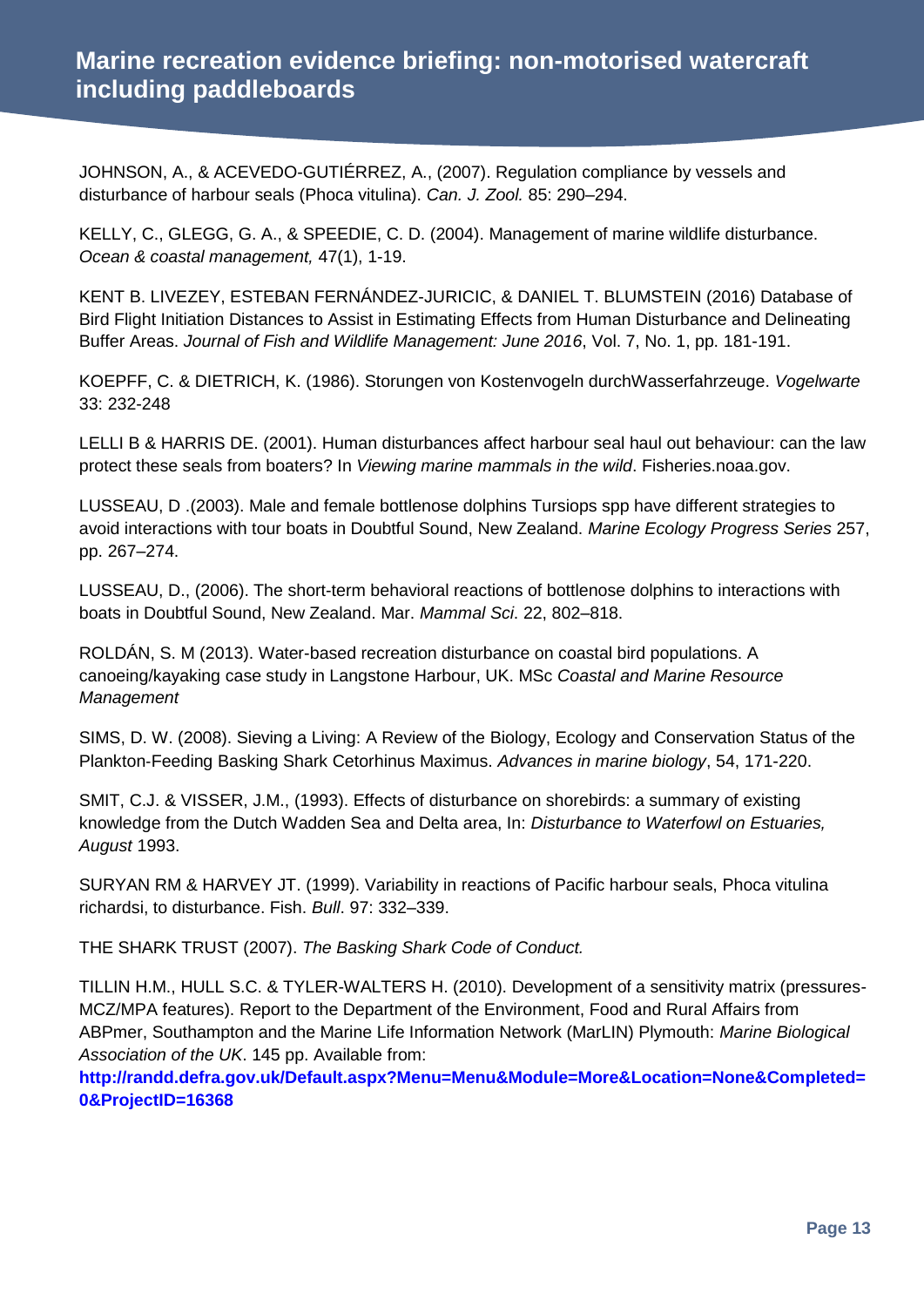WILLIAMS, R., ASHE, E., SANDILANDS, D., LUSSEAU, D. (2011). Stimulus-dependent response to disturbance affecting the activity of killer whales. *The Scientific Committee of the International Whaling Commission. Document*: SC/63/WW5 1–27.

WILSON, S.C (2014). The impact of human disturbance at seal haul-outs. *A literature review for the Seal Conservation Society*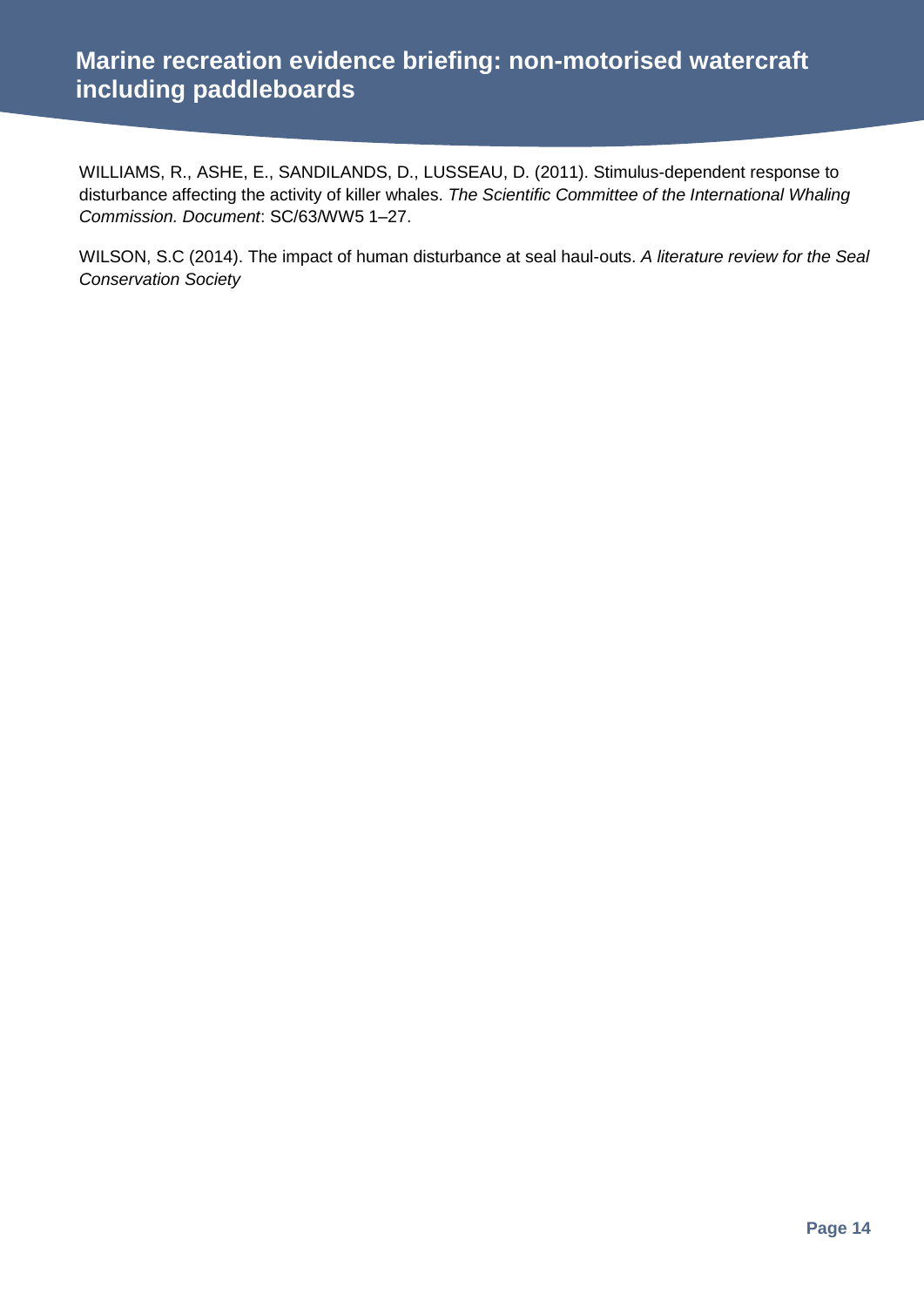#### **Table 1 Potential direct pressures arising from non-motorised watercraft including paddlesports**

|                                                          | Abrasion/disturbance<br>of the substrate<br>surface | <b>Abrasion/disturbance</b><br>below substrate<br>surface | Underwater noise<br>changes | Above water noise<br>changes | Visual disturbance |
|----------------------------------------------------------|-----------------------------------------------------|-----------------------------------------------------------|-----------------------------|------------------------------|--------------------|
| <b>Access</b> to sea (on foot,<br>equipment carried)     | Negligible                                          | ⌒                                                         | Negligible                  | $\checkmark$                 | $\sqrt{3}$         |
| Launch/recovery (on foot,<br>equipment on small trailer) |                                                     |                                                           | Negligible                  | $\sqrt{2}$                   | $\sqrt{3}$         |
| <b>Activity</b> (in sea)                                 |                                                     |                                                           | Negligible                  | $\sqrt{2}$                   | $\sqrt{3}$         |

X - No Impact Pathway

1 – Pressure relates to abrasion/disturbance of intertidal and shallow subtidal surface through launch of watercraft (dinghy) from beach (dragged or via trailer)

2 – Pressure relates to air-borne noise created by people and/or vehicles during launch/recovery of vessel and from engine operation and the vessel moving through waves (craft striking waves or 'hull slap') during the activity

3 - Pressure relates to the presence of person and equipment during activity

#### **Table 2 Biological receptors potentially affected by the pressures arising from non-motorised watercraft including paddlesports**

|                            | Abrasion/disturbance of<br>the substrate surface | Abrasion/disturbance<br>below substrate surface | Underwater noise<br>changes   | Above water noise<br>changes  | Visual disturbance     |
|----------------------------|--------------------------------------------------|-------------------------------------------------|-------------------------------|-------------------------------|------------------------|
| <b>Intertidal Habitats</b> |                                                  |                                                 | Impact pathways scoped<br>out | Impact pathways scoped<br>out | Impact pathways scoped |
| <b>Subtidal Habitats</b>   | (shallow subtidal)                               |                                                 |                               |                               | out                    |
| <b>Fish</b>                |                                                  | Impact pathways scoped<br>out                   |                               |                               | (basking sharks only)  |
| <b>Marine Mammals</b>      | Impact pathways scoped<br>out                    |                                                 | Negligible                    | (hauled out seals)            |                        |
| <b>Birds</b>               |                                                  |                                                 |                               |                               |                        |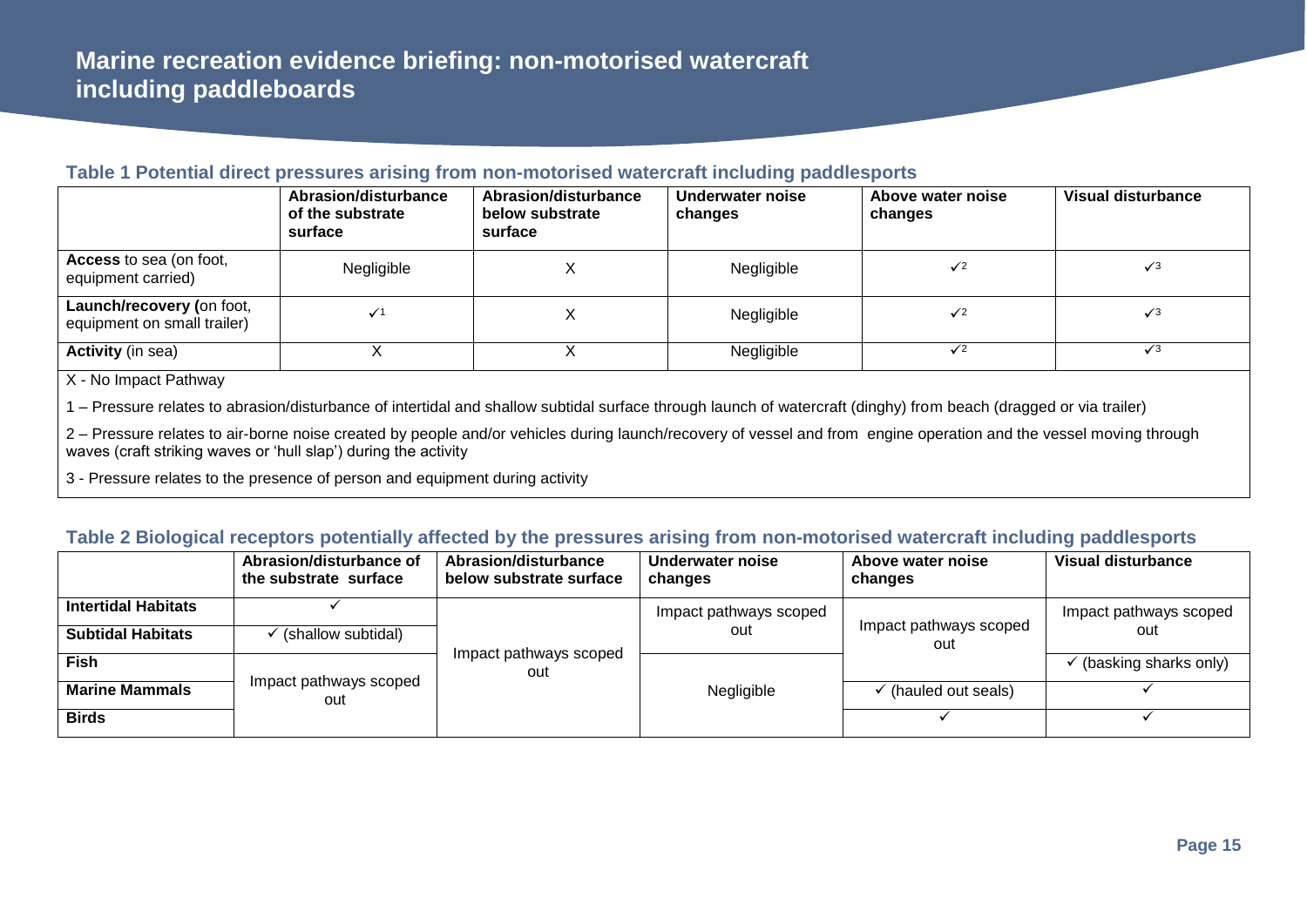| <b>Pressure</b>                                                                                                                 | Likely overlap between<br>activity and feature                                                                                                                                                                                                | <b>Evidence of impact</b><br>(confidence)                                                                                                                                                                                                                                                                                                         | Sensitivity of feature to<br>pressure (confidence)                                                                                                                  | Likelihood of<br>observable/measurable                                                                                                                          | Likelihood of significant<br>impact on Conservation |
|---------------------------------------------------------------------------------------------------------------------------------|-----------------------------------------------------------------------------------------------------------------------------------------------------------------------------------------------------------------------------------------------|---------------------------------------------------------------------------------------------------------------------------------------------------------------------------------------------------------------------------------------------------------------------------------------------------------------------------------------------------|---------------------------------------------------------------------------------------------------------------------------------------------------------------------|-----------------------------------------------------------------------------------------------------------------------------------------------------------------|-----------------------------------------------------|
|                                                                                                                                 | (confidence)                                                                                                                                                                                                                                  |                                                                                                                                                                                                                                                                                                                                                   |                                                                                                                                                                     | effect on the feature                                                                                                                                           | <b>Objectives</b>                                   |
| Abrasion/disturbance of<br>surface of intertidal and<br>shallow subtidal habitats<br>(launch of small<br>watercraft from beach) | Medium - small watercraft<br>(e.g. dinghies) may be<br>launched from the beach (i.e.<br>rather than requiring an<br>established slipway)                                                                                                      | No direct evidence relating to<br>launching small non-<br>motorised watercraft via<br>trailer/dragging<br>Evidence of general<br>trampling impacts, the<br>magnitude of which vary<br>depending on the habitat,<br>intensity and duration of<br>trampling (i.e. impacts will be<br>site-specific) (high)                                          | Not sensitive - Low<br>Pressure considered likely to<br>occur on sandy shores.<br>Intertidal sand and muddy<br>sand assessed as not<br>sensitive to trampling (low) | $Low - based on the relative$<br>lack of sensitivity of sandy<br>beaches to the pressure                                                                        | Low                                                 |
| Visual disturbance - Fish<br>(basking shark)                                                                                    | Low-Medium depending on<br>location and season (high).<br>Likelihood of overlap highest<br>in South West England, Isle<br>of man and Scotland in<br>spring and summer when<br>foraging and courtship<br>behaviour occurring at sea<br>surface | Direct literature evidence of<br>impact on feature limited.<br>However, based on expert<br>opinion startle responses are<br>expected to occur due to the<br>very close approach of a<br>non-motorised watercraft to a<br>basking shark. The effects<br>are expected to be most<br>severe for repeated<br>disturbance events (expert<br>judgement) | <b>Medium</b> (during sensitive<br>periods) (low)                                                                                                                   | <b>Medium - based on the</b><br>potential of overlap between<br>pressure and feature (in<br>some locations) during<br>periods of important feature<br>behaviour | Low                                                 |
| Above water noise<br>changes and visual<br>disturbance (cetaceans<br>an seals at sea)                                           | Low-Medium depending<br>geographical location of<br>activity (high)                                                                                                                                                                           | Avoidance responses to<br>kayaks and other non-<br>motorised watercraft<br>recorded (high)<br>Occasional disturbance<br>stimuli caused by non-<br>motorised watercraft is<br>unlikely to cause long-term<br>impacts although persistent<br>disturbance, has the potential<br>to cause longer term effects<br>(expert judgement)                   | Medium-High (medium)                                                                                                                                                | Medium-based on high<br>confidence in evidence base<br>showing disturbance effects<br>and sensitivity to pressure                                               | Low                                                 |

### **Table 3 Assessment of indicative likelihood of significant impacts from non-motorised watercraft activity including paddlesports**